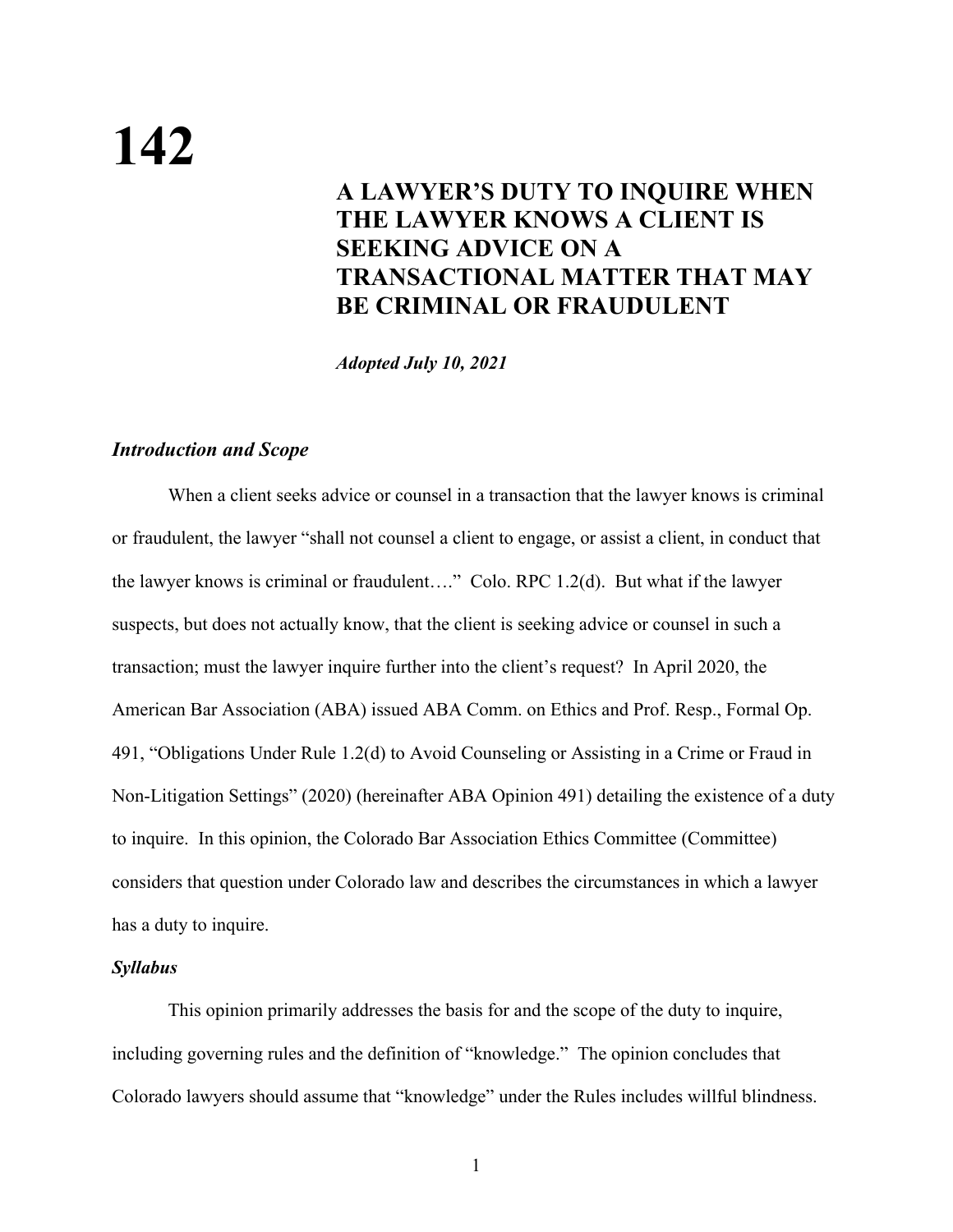In this respect, the lawyer's obligation under the Rules encompasses a duty not to act with willful blindness or to commit or assist a client in committing criminal or fraudulent acts. When a lawyer knows the client seeks the lawyer's services for criminal or fraudulent purposes, inquiry is necessary to confirm or dispel the lawyer's knowledge of the client's purpose. The opinion then notes how a lawyer who fails to inquire when the lawyer has knowledge that the client is seeking the lawyer's services to advance criminal or fraudulent conduct might violate other rules, including Rule 8.4, as well as face potential civil or criminal exposure. The opinion concludes by considering examples where the duty to inquire is clear.<sup>[1](#page-1-0)</sup>

#### *Analysis*

#### **I. THE DUTY TO INQUIRE**

#### **A. APPLICABLE RULES**

Rule 1.2(d) of the Colorado Rules of Professional Conduct (Colo. RPC or the Rules) provides the primary basis for the duty to inquire. It states that a lawyer "shall not counsel a client to engage, or assist a client, in conduct that the lawyer knows is criminal or fraudulent…." Colo. RPC 1.2(d). Colo. RPC 1.2(d) is virtually identical to Rule 1.2(d) of the ABA Model Rules of Professional Conduct (ABA Model RPC).

Although not authoritative, comment [13] to Rule 1.2 provides additional guidance. It explains that "[i]f a lawyer comes to know or reasonably should know that a client expects assistance not permitted by the [Colo. RPCs] or other law … the lawyer must consult with the

<span id="page-1-0"></span><sup>&</sup>lt;sup>1</sup> This opinion is limited to the transactional arena; it does not apply to litigation. This opinion also leaves for another day whether a lawyer has a duty to withdraw or disclose if the lawyer determines that the facts create a high probability that the client is seeking the lawyer's services for criminal or fraudulent activity. *See* Colo. RPC 1.6(b) (listing the limited circumstances where a lawyer may reveal information). All this opinion addresses is whether a lawyer has a duty to look further under certain circumstances.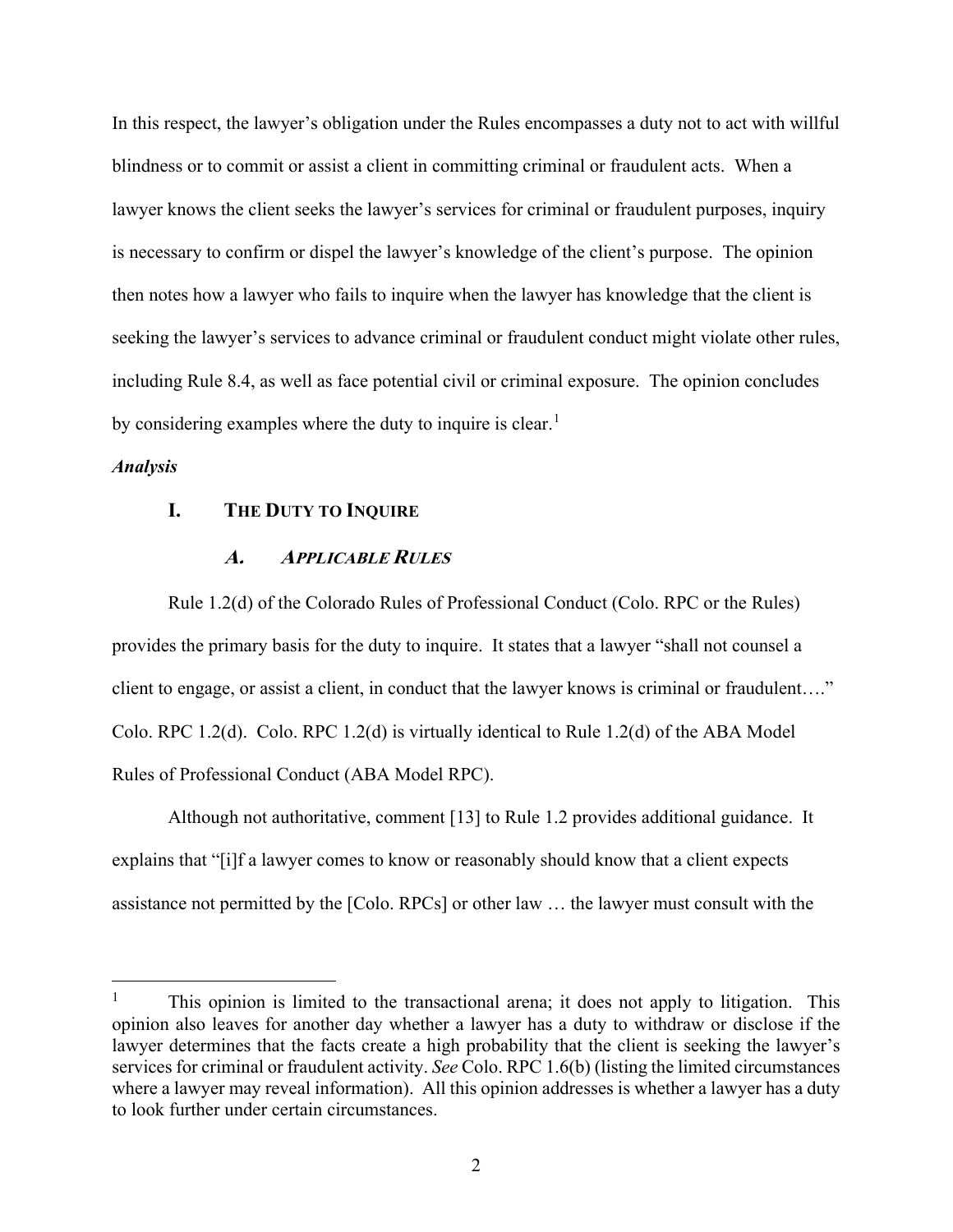client regarding the limitations on the lawyer's conduct." In other words, under this comment, the lawyer is obligated to the client to identify limitations in the representation when the lawyer knows, *or reasonably should know,* the client is seeking services that encompass any criminal or fraudulent conduct. These consultations "will ordinarily include inquiry into whether there is some misapprehension regarding the relevant facts." *See* ABA Opinion 491, p. 3.

When a lawyer knows or suspects a client may intend to engage in potentially criminal or fraudulent conduct, Rule 1.2(d) allows the lawyer to "discuss the legal consequences of any proposed course of conduct with a client and [the lawyer] may counsel or assist a client to make a good faith effort to determine the validity, scope, meaning, or application of the law."[2](#page-2-0) Consultation is not appropriate when a lawyer actually *knows* her assistance is requested in criminal or fraudulent conduct. In that case, the lawyer cannot take on the matter. This is consistent, too, with comment [9] to Rule 1.2, which explains that simply because a lawyer gives an opinion concerning actual legal consequences about a particular course of action, that counsel does not give rise to assisting criminal or fraudulent conduct. Rather, "[t]here is a critical distinction between presenting an analysis of legal aspects of questionable conduct and recommending the means by which a crime or fraud might be committed with impunity." Colo. RPC 1.2, cmt. [9].

# *B. The Knowledge Requirement*

Rule 1.2(d)'s prohibition focuses on conduct that a lawyer "knows" is criminal or fraudulent. But what does it mean to "know" something? In this context, "know" means actual

<span id="page-2-0"></span><sup>&</sup>lt;sup>2</sup> Nevertheless, a lawyer may advise a client concerning the "validity, scope, and meaning" of activities authorized by Colorado law but which remain illegal under federal law – i.e., counsel on marijuana-related activities – so long as the lawyer advises the client of the relevant federal laws and policies and the counsel concerns conduct "the lawyer reasonably believes is permitted" by Colorado law. *See* Colo. RPC 1.2, cmt. [14].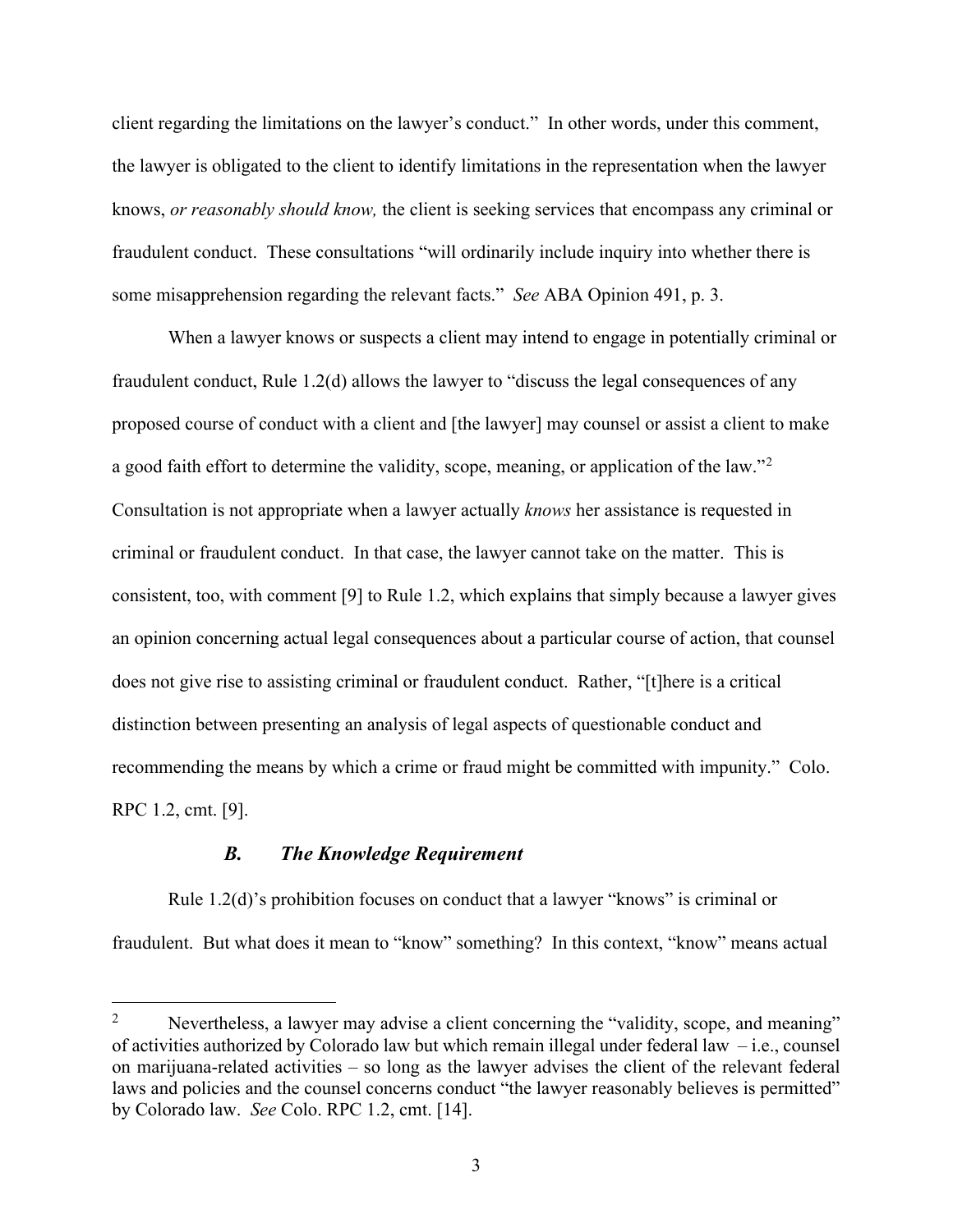knowledge – including willful blindness to the facts or evidence presented. Notwithstanding comment [13] to Rule 1.2, the word "know" does not include information that a lawyer could or should have known. This is true even if the lawyer recklessly<sup>[3](#page-3-0)</sup> or negligently failed to obtain actual knowledge.

# *1. "Knowledge" under the Rules*

Colorado's Rules specifically distinguish between knowledge a lawyer *actually* has and knowledge that a lawyer *reasonably should* have. Rule 1.0(f) provides that "'Knowingly,' 'known,' or 'knows' denotes actual knowledge of the fact in question. A person's knowledge may be inferred from circumstances." In contrast, Rule 1.0(j) explains that, "'reasonably should know' when used in reference to a lawyer denotes that a lawyer of reasonable prudence and competence would ascertain the matter in question."

Rule 1.2(d) uses the term "knows," not "reasonably should know." The commentary to Rule 1.2(d) also uses "knows," with one exception, as noted above. Specifically, Rule 1.2 comment [13] says, "If a lawyer comes to know *or reasonably should know* that a client expects assistance not permitted by" the Colo. RPC or other law, the lawyer must consult with the client regarding limitations on the lawyer's counsel. Colo. RPC 1.2(d), cmt. [13] (emphasis added) (citing Colo. RPC 1.[4](#page-3-1)(a)(5)).<sup>4</sup> Comment [13]'s "reasonably should know" language applies only where a lawyer is discussing limitations on the representation. Comment [13] does not expand Rule 1.2(d) by imposing a duty of inquiry based solely on matters a lawyer reasonably should

<span id="page-3-0"></span> $3$  Although a "reckless state of mind" is ordinarily "equivalent to 'knowing' for disciplinary purposes," Colo. RPC 1.0, cmt. [7A] (quoting *In the Matter of Egbune*, 971 P.2d 1065, 1069 (Colo. 1999)), recklessness is insufficient when, as in Rule 1.2(d), the text of a rule specifically requires knowledge. *Id.*

<span id="page-3-1"></span>Rule  $1.4(a)(5)$  provides that a lawyer shall "consult with the client about any relevant limitation on the lawyer's conduct when the lawyer knows that the client expects assistance not permitted" by the Colo. RPC or other laws.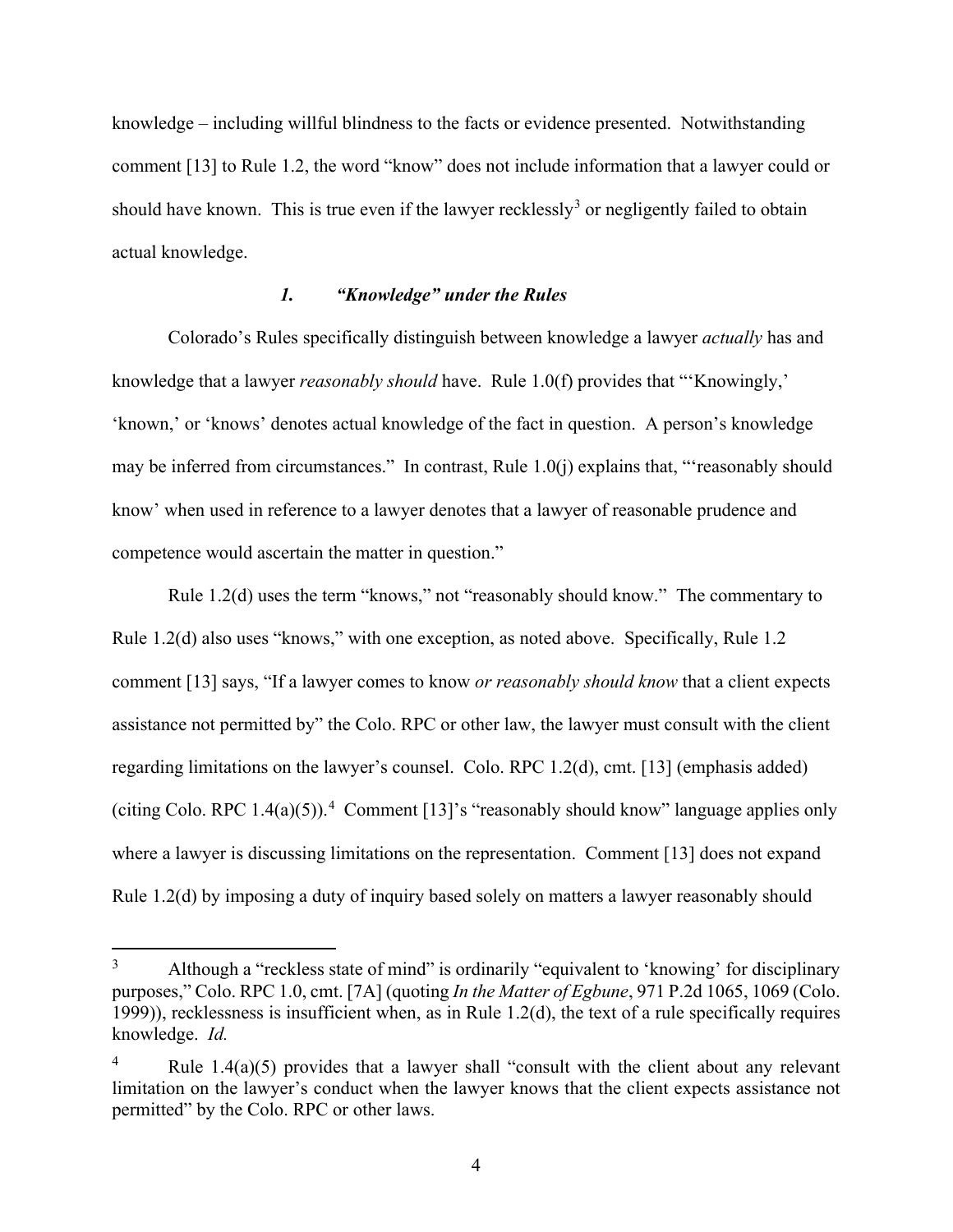know. In that respect, comment [13] addresses a situation different than the active assistance Rule 1.2(d) itself forbids. On the contrary, comment [13] reinforces Rule 1.2(d)'s text and indicates that the Rule's prohibition is triggered by actual knowledge, not simply by what a lawyer reasonably should have known.

#### *2. Willful Blindness*

The Committee believes that Rule 1.2(d)'s actual knowledge standard is most likely to be interpreted to include "willful blindness." No direct Colorado precedent has interpreted "knowledge" as used in Rule 1.2(d) to include "willful blindness." For two reasons, however, the Committee understands "knowledge" to include "willful blindness" and cautions lawyers to proceed accordingly. Before explaining those reasons, however, it is important to point out that willful blindness is not recklessness. It is, instead, a form of actual knowledge.

For purposes of this opinion, the Committee uses the oft-cited formulation of willful blindness from the U.S. Supreme Court: a lawyer is willfully blind when she (1) subjectively believes that there is a high probability that a fact exists; and (2) takes deliberate actions to avoid learning that fact. *Global-Tech Appliances, Inc. v. SEB S.A.,* 563 U.S. 754, 769 (2011). Willful blindness connotes having one's eyes wide shut – i.e., intentionally ignoring facts that are obvious indicators of the client's intent to use the lawyer to facilitate a criminal or fraudulent act. These requirements distinguish willful blindness from both recklessness and negligence. *Id.*

Using this definition of willful blindness, there are two good reasons for Colorado lawyers to assume willful blindness is a form of knowledge included in Rule 1.2(d). First, Rule 1.0(f) itself provides that knowledge "may be inferred from circumstances."[5](#page-4-0) This conveys that a

<span id="page-4-0"></span><sup>5</sup> S*ee also, e.g.*, *United States v. Delreal-Ordones*, 213 F.3d 1263, 1268 (10th Cir. 2000) (allowing government to rely on "circumstantial evidence" and the benefit of inferences drawn therefrom to establish deliberate ignorance).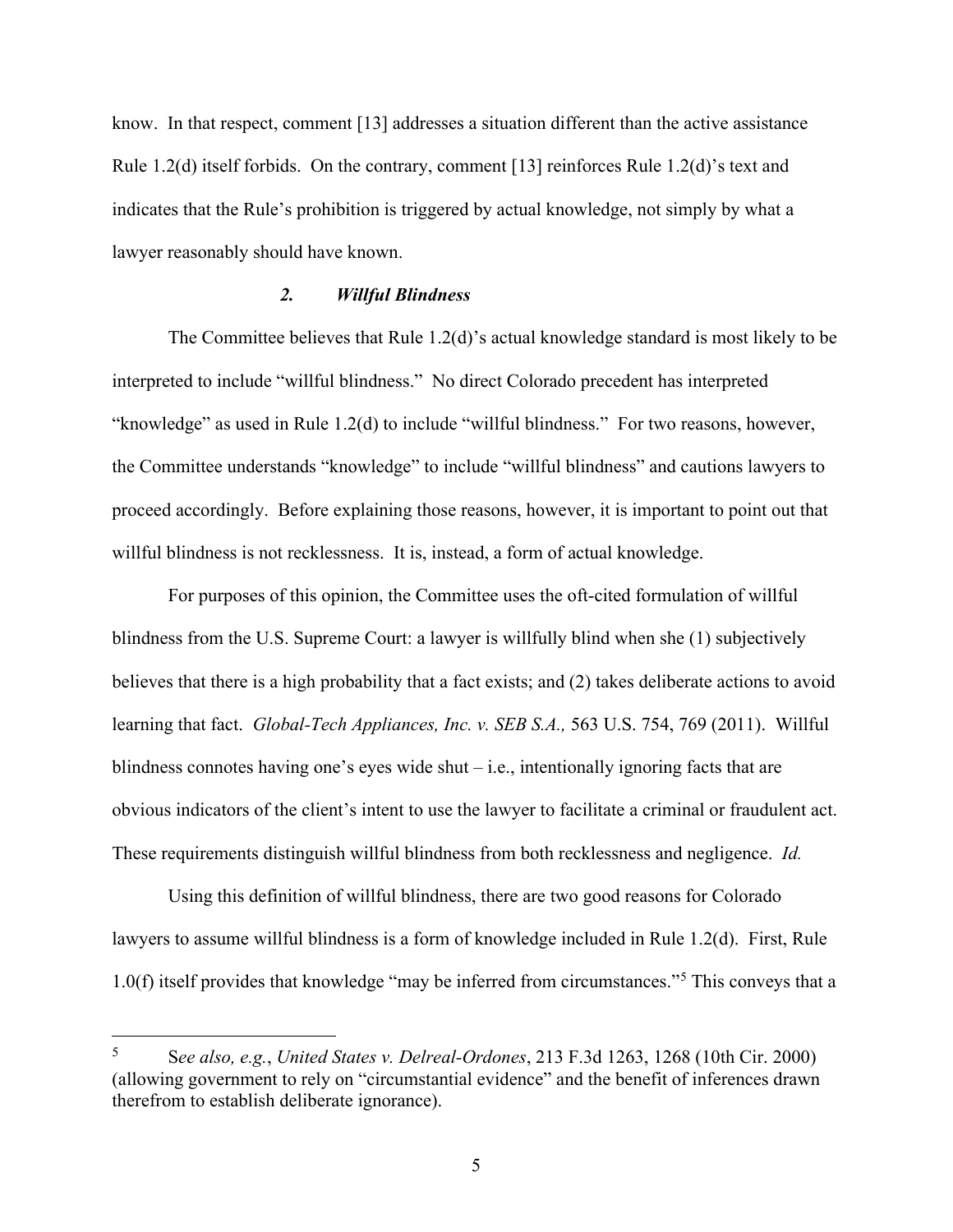lawyer can actually know something that is otherwise obvious – i.e., the lawyer cannot fail to know something obvious by intentionally failing to perceive it.

Second, although the Colorado Supreme Court has never explicitly adopted "willful blindness" in the context of Rule 1.2(d), it has twice explained that deliberately closing one's eyes satisfies the mental state of "knowledge" for ethics violations. In *People v. Rader*, 822 P.2d 950, 953 (Colo. 1992), the court explained that a lawyer acted "knowingly" for an ethics violation – DR-102(A)(4) – when he "'deliberately closed his eyes to facts he had a duty to see ... *or* recklessly stated as facts things of which he was ignorant.'" *Id.* (emphasis added) (quoting *United States v. Benjamin,* 328 F.2d 854, 862 (2d Cir. 1964)). In doing so, the *Rader* court drew a distinction between knowledge as deliberately closing one's eyes, on the one hand, and recklessness, on the other; particularly in asserting facts of which the lawyer was ignorant.<sup>[6](#page-5-0)</sup> *Id.* 

Citing *Benjamin*, 328 F.2d at 862, the *Rader* court explained that the "government could meet its burden of proving willfulness in a prosecution for conspiracy to defraud in sale of unregistered securities by showing that defendant auditor had deliberately closed his eyes to facts that were plainly to be seen or recklessly stated as facts things of which he was ignorant." *Rader*, 822 P.2d at 953. *Benjamin*, in turn, held that a lawyer had the requisite intent for securities fraud when he "deliberately closed his eyes to facts he had a duty to see … or recklessly stated as facts things of which he was ignorant." 328 F.2d at 862.

*Rader* does not, however, stand for the proposition that recklessness is a sufficient mens rea for a Rule 1.2(d) violation. Comment [7A] to Colo. RPC 1.0 cites *Rader* and other Colorado cases to explain that, in general, either knowledge or recklessness can satisfy the scienter

<span id="page-5-0"></span><sup>6</sup> *See People in Interest of J.O.*, 383 P.3d 69, 72 (Colo. App. 2015) (explaining that the word "or" is usually a "disjunctive which 'reflects a choice of equally acceptable alternatives'") (quoting *Willhite v. Rodriguez-Cera*, 274 P.3d 1233, 1238 (Colo. 2012)).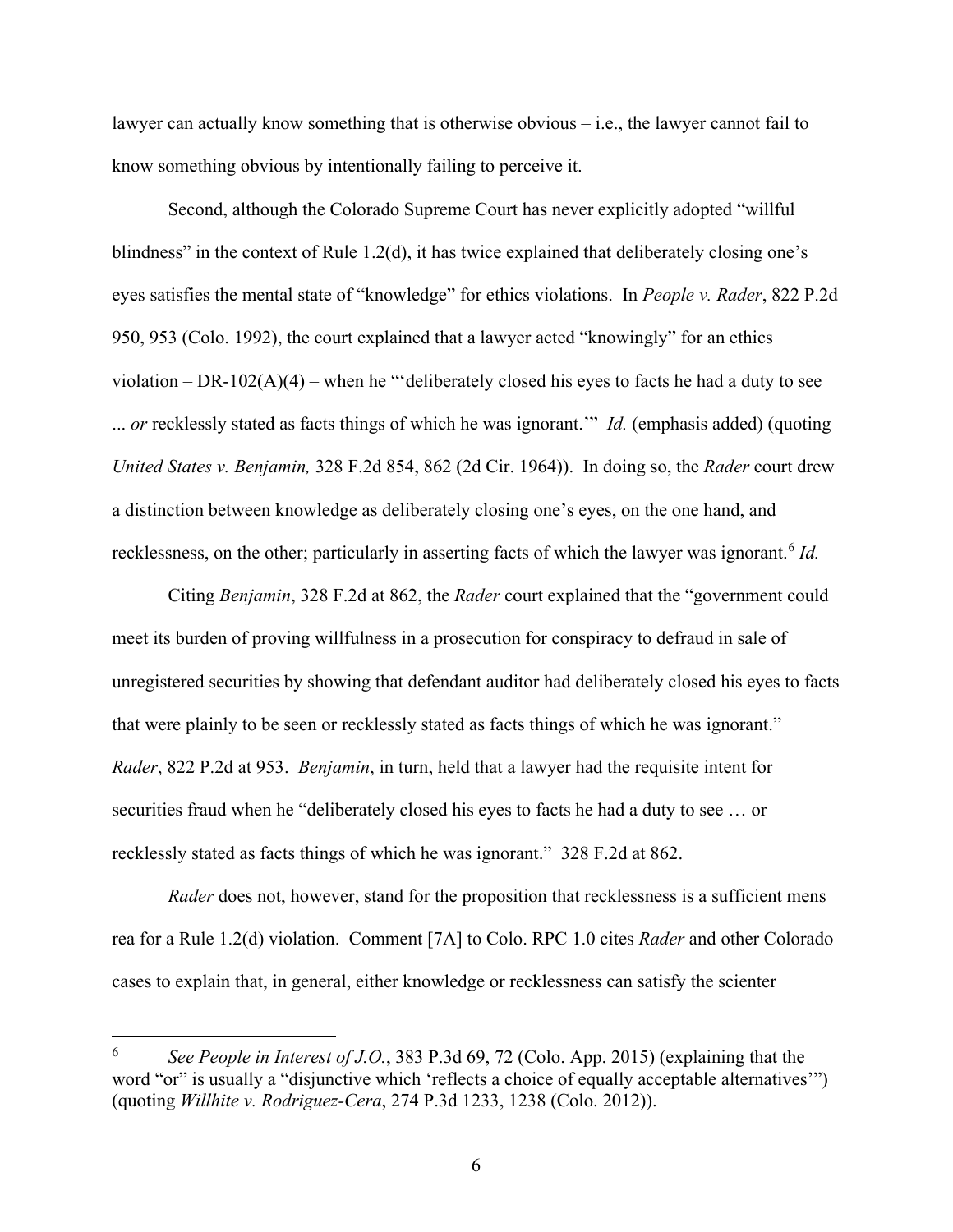requirement for most Rules violations. The comment goes on to say, "where a Rule of Professional Conduct specifically requires the mental state of 'knowledge,' recklessness will not be sufficient to establish a violation of that rule...." Because Rule 1.2(d) specifically requires that a lawyer "know" conduct is criminal or fraudulent, reckless conduct will not violate the rule.

Since deciding *Rader*, the Colorado Supreme Court reiterated that an "attorney cannot close her eyes to obvious facts." *Waters v. District Court*, 935 P.2d 981, 988 (Colo. 1997) (analyzing whether lawyer violated Colo. RPC 3.3(a)(2)).<sup>[7](#page-6-0)</sup> There, the court explained that "an attorney will not be held responsible for failing to inform the court of material information of which the attorney is unaware," so although the "attorney cannot close her eyes to obvious facts" that lawyer does not have an obligation to "undertake an affirmative investigation." *Id.* While *Waters* did not use the specific words "willful blindness," it explained that the lawyer could not be "unaware" simply by closing her eyes. *Id.*

The Committee discerns no difference between stating that a lawyer "cannot close her eyes to obvious facts" to escape knowledge and the more common formulation that "willful blindness" is a form of knowledge, particularly when the Colorado Supreme Court has distinguished the former from reckless conduct. To "close one's eyes to obvious facts" provides no meaningful distinction from "willfully avoiding an obvious fact" – i.e., a lawyer cannot willfully blind herself to obvious facts.

Indeed, several decisions by the Office of the Presiding Disciplinary Judge (PDJ) have reached the same conclusion when considering whether a lawyer violated other Rules based on "knowledge." *See People v. Underhill*, 353 P.3d 936, 950 (Colo. O.P.D.J., June 29, 2015)

<span id="page-6-0"></span><sup>7</sup> The version of Rule 3.3(a)(2), which was the Rule the court considered in *Waters*, has since been withdrawn and redrafted. That withdrawal does not change the rationale behind preventing a lawyer from avoiding knowledge by intentionally ignoring obvious facts.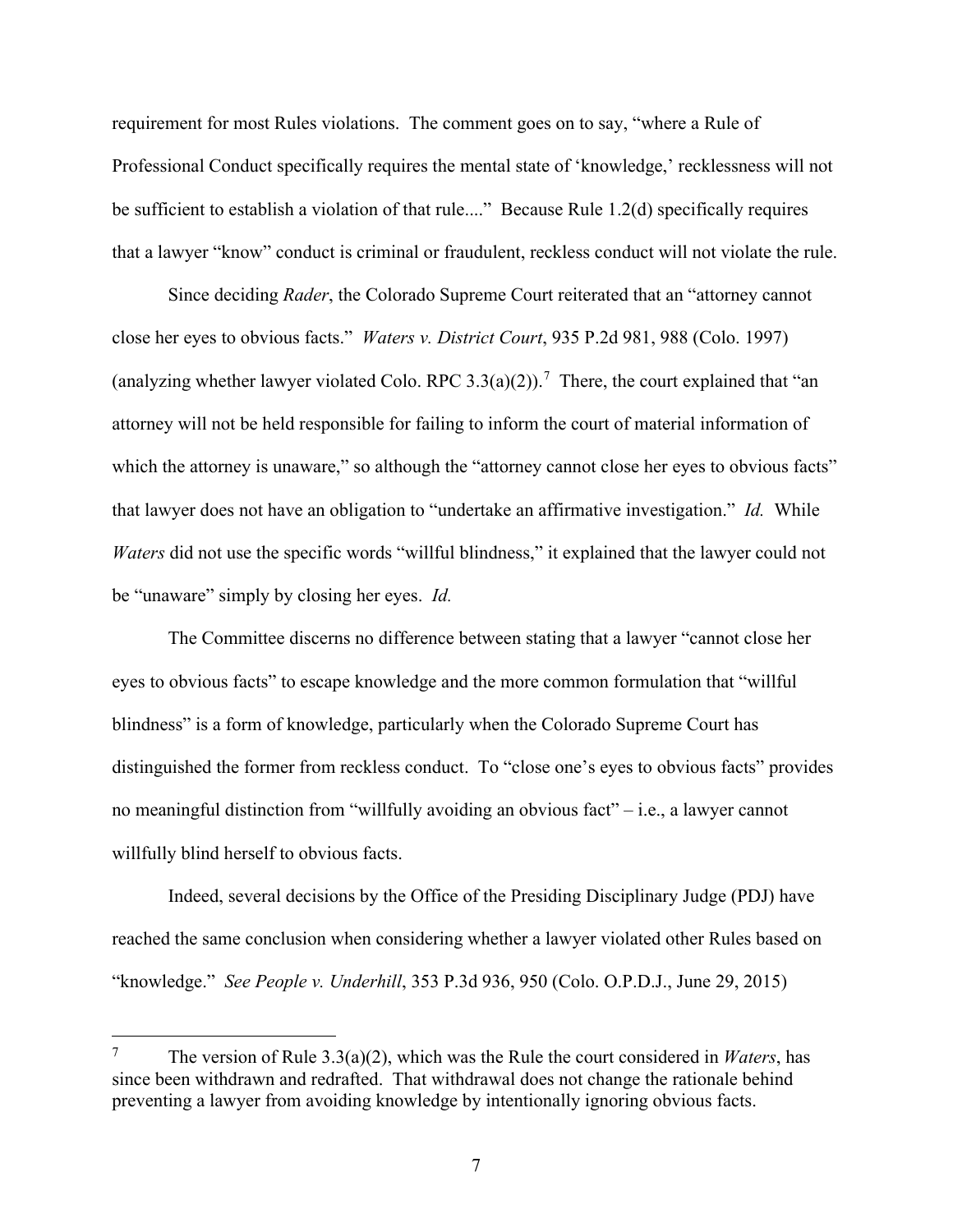(recognizing that knowledge includes willful blindness in the context of Colo. RPC 4.2); *People v. Mason*, 212 P.3d 141, 146 (Colo. O.P.D.J., June 15, 2009) (applying willful blindness theory to find that lawyer knowingly engaged in the unauthorized practice of law).<sup>[8](#page-7-0)</sup> In *Underhill*, the PDJ considered Rule 4.2, which likewise requires "knowledge" in terms of actual knowledge (and not recklessness); more specifically, "actual knowledge may be inferred from the circumstances." Colo. RPC 4.2 & cmt. [8]. In *Mason*, the PDJ considered the unauthorized practice of law in violation of Rule 5.5(a). Rule 5.5(a) does not explicitly speak to knowledge, but rather speaks in the absolute terms that a lawyer "shall not" practice without a license. In that context, "willful blindness" would trigger "knowledge" that a lawyer was violating Rule 5.5(a)'s "shall not" directive.

Further, interpreting "willful blindness" as "knowledge" is consistent with the U.S. Supreme Court's interpretation of "willful blindness" as "deliberately shielding [oneself] from clear evidence of critical facts that are strongly suggested by the circumstances." *Global-Tech,*  563 U.S. at 766. In its opinion, the Court referred to the "long history of willful blindness and its wide acceptance in the Federal Judiciary" before concluding that the concept applied in civil patent infringement lawsuits. *Id.* at 768. The Court explained that "persons who know enough to blind themselves to direct proof of critical facts in effect have actual knowledge of those facts." *Id*. at 766 (citing *United States v. Jewell*, 532 F.2d 697, 700 (9th Cir. 1976)).

As discussed in Section I(C) below, this interpretation is consistent with virtually every ethics opinion from other jurisdictions to have considered "willful blindness" and "knowledge,"

<span id="page-7-0"></span><sup>&</sup>lt;sup>8</sup> "The rationale of the Hearing Board in a particular case can neither serve as stare decisis precedent for future cases nor constitute the law of the jurisdiction." *In re Roose,* 69 P.3d 43, 48 (Colo. 2003).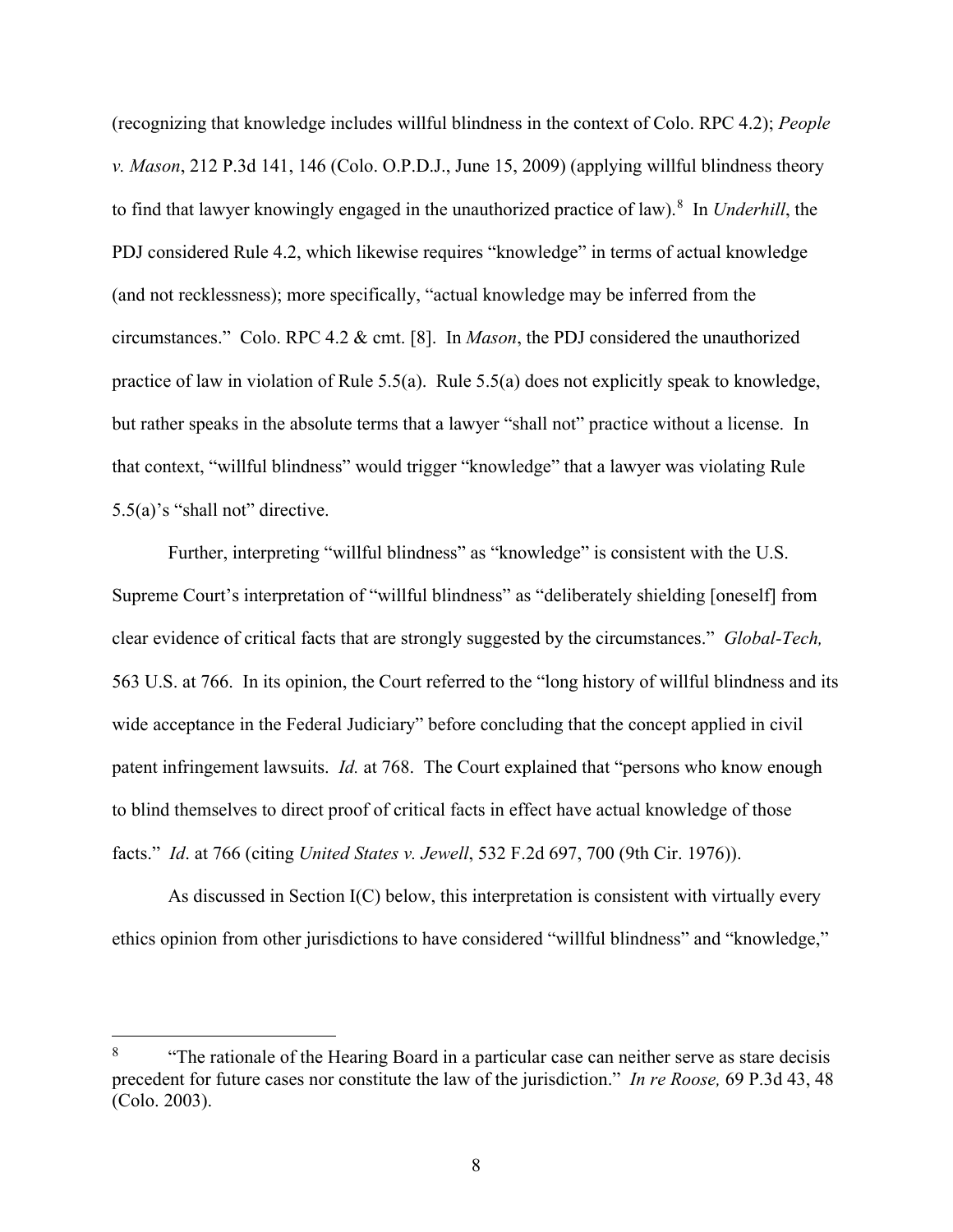as well as with federal law.<sup>[9](#page-8-0)</sup> It also is consistent with other state courts' interpretations of "willful blindness" as a form of "knowledge" in attorney discipline cases. *See, e.g.*, *In re Goldstone*, 839 N.E.2d 825, 830 (Mass. 2005) (even if lawyer "did not have actual knowledge that the billings he sent [to the client] were false and that he was not entitled to the fees and costs claimed, he consciously avoided obtaining readily available information that would have put him on actual notice, and thus his actions constituted willful blindness and intentional misconduct"); *In re Skevin*, 517 A.2d 852, 857 (N.J. 1986) (holding that knowledge can be established by demonstrating "willful blindness" in discipline case concerning misappropriation of client funds and defining "willful blindness" as a "situation where the party is aware of the highly probable existence of a material fact but does not satisfy himself that it does not in fact exist").

Finally, outside of the ethics context, Colorado's appellate courts have affirmed that willful blindness constitutes knowledge. *E.g.*, *Tibbetts v. Terrill*, 44 Colo. 94, 105-06, 96 P. 978, 981-82 (1908) (in the context of fraudulent real property transaction, knowledge includes willful blindness); *Meadow Homes Development Corp. v. Bowens*, 211 P.3d 743, 746-47 (Colo. App. 2009) (in the context of securities law, willful blindness constitutes knowledge).

In short, although there is no binding precedent directly on point, the Committee believes that a lawyer who is willfully blind has the knowledge required to violate Rule 1.2(d) by assisting in criminal or fraudulent conduct. Recklessness, however, does not amount to "willful blindness" in this context. *See* Colo. RPC 1.0, cmt. [7A] (explaining that a "reckless" state of

<span id="page-8-0"></span><sup>9</sup> *E.g.*, *Global-Tech*, 563 U.S. at 766-69; *see also* Tenth Circuit Court of Appeals Pattern Criminal Jury Instruction 1:37 (2018) (Knowingly—Deliberate Ignorance: "Although knowledge on the part of the defendant cannot be established merely by demonstrating that he was negligent, careless, or foolish, *knowledge can be inferred if the defendant deliberately blinded himself to the existence of a fact*. Knowledge can be inferred if the defendant was aware of a high probability of the existence of a fact, unless the defendant did not actually believe the fact.") (emphasis added).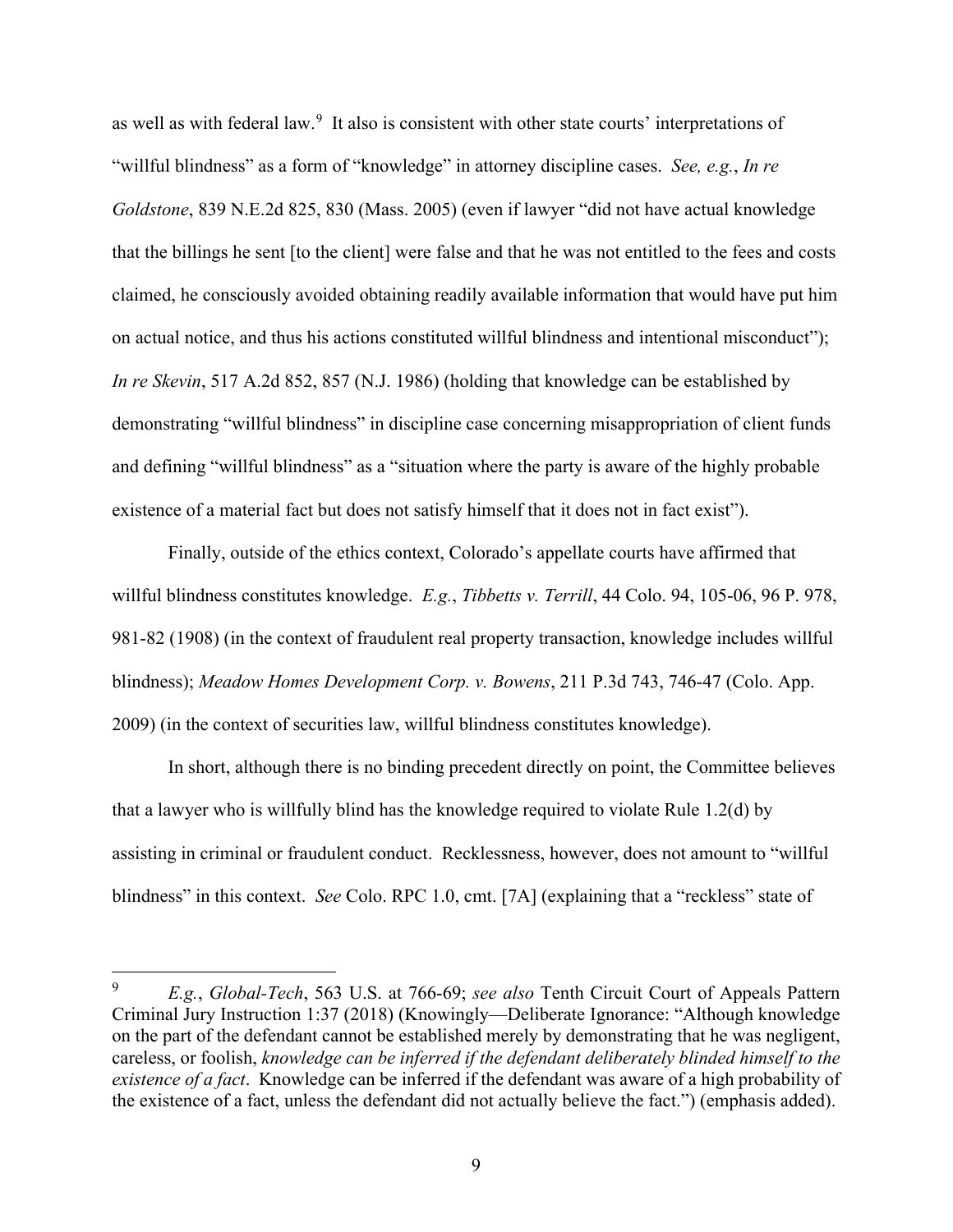mind satisfies the "knowing" mental state requirement for disciplinary purposes, except where the particular Rule requires knowledge); *see also* Colo. RPC 1.2(d) (imposing knowledge requirement).

Notably, willful blindness is measured at the time of a lawyer's determination, not after the fact. Thus, a lawyer is not deemed to "know" either facts or the significance of facts that only become evident with the benefit of hindsight. *See* N.Y.C. Bar Ass'n Comm. on Prof'l Ethics, Formal Op. 2018-4, "Duties When an Attorney Is Asked to Assist in a Suspicious Transaction," p. 4 n.3 (2018) (citing New York Rule of Professional Conduct 1.2(d)) (hereinafter N.Y.C. Op. 2018-4).

A lawyer should be aware that the knowledge that may be inferred from the circumstances might include information that the lawyer reasonably should have known or information to which the lawyer was willfully blind; in other words, circumstances may indicate that the lawyer had actual knowledge or was willfully blind. In hindsight, the line between what a lawyer "reasonably should know" and information as to which a lawyer is "willfully blind" may be difficult to discern. A client's intention to use a lawyer to advance a crime or fraud may be unclear, particularly at the commencement of the engagement before significant information is readily available. Therefore, even though Rule 1.2(d) does not require inquiry where all the lawyer has is a suspicion short of knowledge or where the lawyer reasonably should know (but does have such duty in circumstances in which the lawyer is willfully blind), inquiring further is not prohibited by the Rules and could help prevent violation of the Rules. *See also* Colo. RPC 1.3 (providing that a lawyer "shall act with reasonable diligence and promptness in representing a client").

10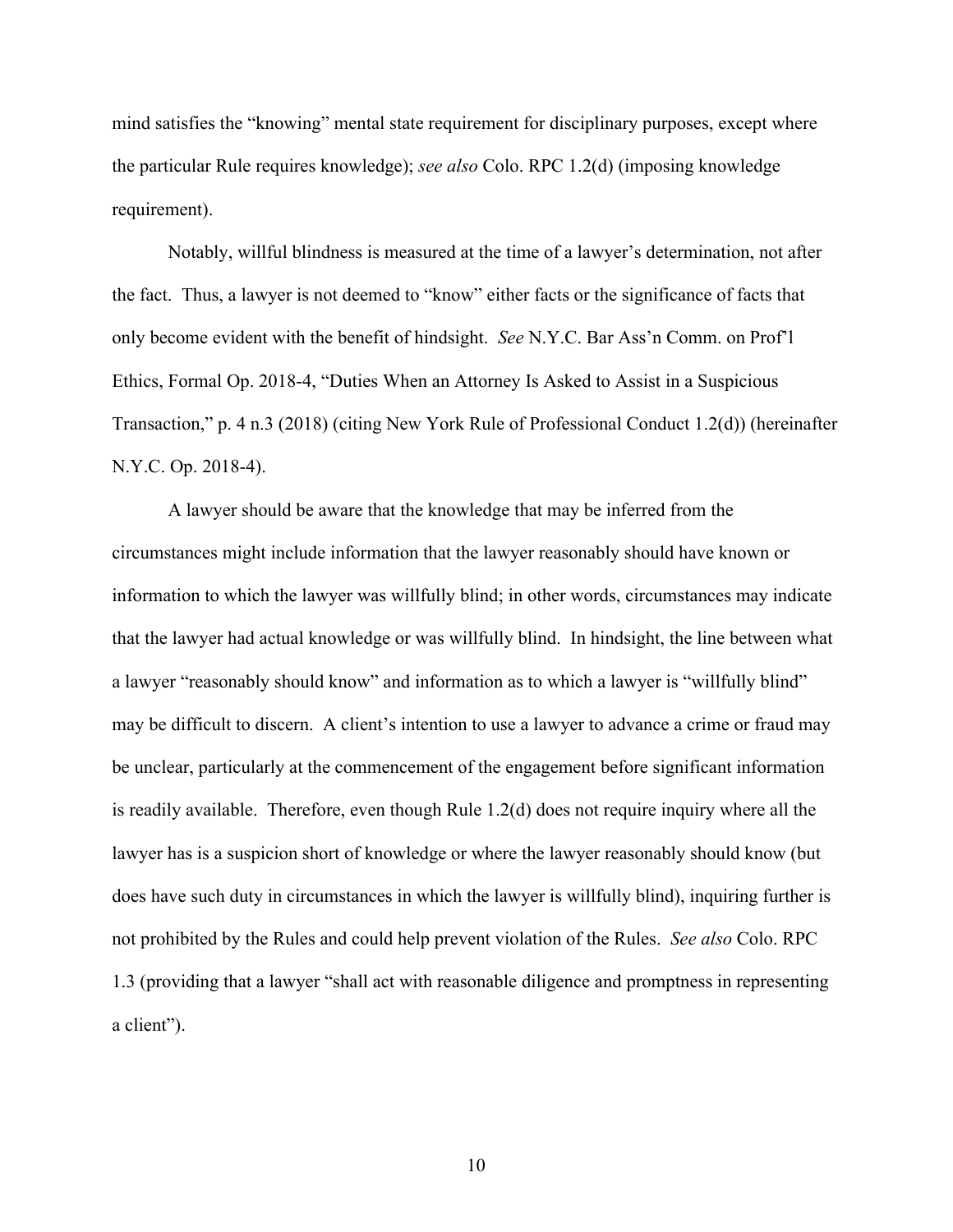#### *3. Failure to Inquire*

As discussed above, a lawyer who does not know or is not willfully blind to the fact that the client seeks the lawyer's assistance in criminal or fraudulent conduct does not have a duty to inquire. A lawyer has an ethical duty to inquire only when the lawyer actually knows facts that are obvious indicators of the client's intent to use the lawyer to facilitate a criminal or fraudulent act. When a lawyer does have such knowledge, however, that lawyer has a duty to confirm or dispel that knowledge. A lawyer who intentionally fails to conduct such inquiry would be considered to be willfully blind and would be chargeable with knowledge for purposes of Rule 1.2(d). A lawyer who provides legal services when the lawyer knows (or is willfully blind to the fact) that those services will be used for criminal or fraudulent purposes risks a range of undesirable consequences, including professional sanction or even criminal or civil liability.

For instance, a lawyer commits professional misconduct if she commits "a criminal act that reflects adversely on the lawyer's honesty, trustworthiness[,] or fitness as a lawyer." Colo. RPC 8.4(b); *see also* C.R.C.P. 251.5(b) (providing that a lawyer may be subject to discipline for criminal acts which reflect adversely on "the lawyer's honesty, trustworthiness[,] or fitness as a lawyer …. [and] that conviction thereof in a criminal proceeding shall not be a prerequisite to the institution of disciplinary proceedings, and …. acquittal in a criminal proceeding shall not necessarily bar disciplinary action"). Likewise, a lawyer who "engage[s] in conduct involving dishonesty, fraud, deceit[,] or misrepresentation" commits professional misconduct. Colo. RPC 8.4(c); *see also People v. Mitchell*, 969 P.2d 662, 665 (Colo. 1998) (lawyer violated Rule 8.4(c) for submitting fraudulent loan and liquor license materials). And a lawyer who violates or attempts to violate the RPCs, knowingly assists or induces another to violate the RPCs, or does so through the acts of another, also commits professional misconduct. *See* Colo. RPC 8.4(a); *see*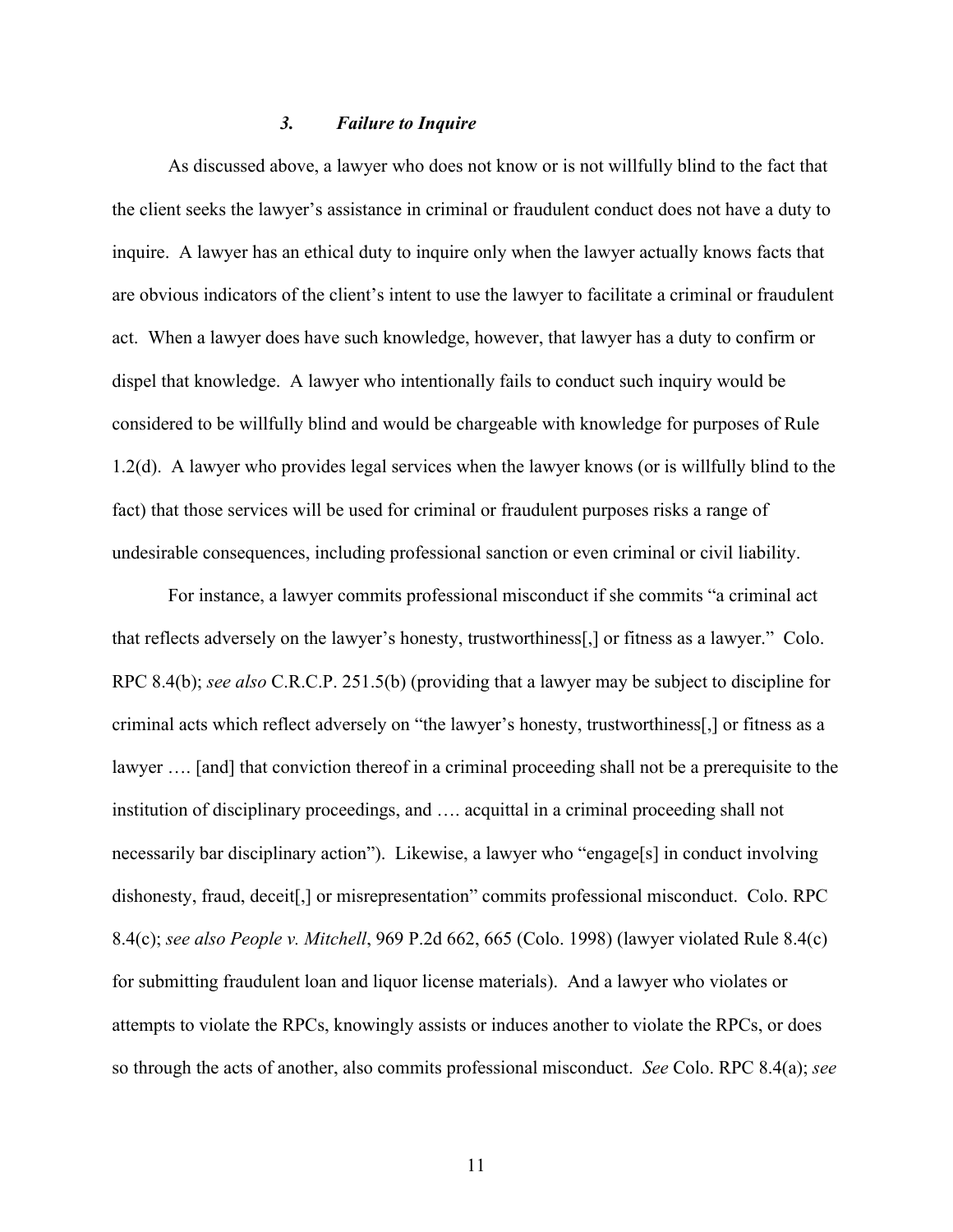*also* Colo. RPC 8.4(h) (providing that it is professional misconduct to "engage in any conduct that directly, intentionally, and wrongfully harms others and that adversely reflects on a lawyer's fitness to practice law").

Finally, engaging in an act or assisting a client in committing an act that the lawyer knows to be criminal or fraudulent could lead to potential civil liability to a third party<sup>[10](#page-11-0)</sup> or even criminal charges against the lawyer for conspiracy or based on complicitor liability<sup>[11](#page-11-1)</sup> for the underlying criminal or fraudulent conduct. However, discussion of specific criminal offenses or civil liabilities is beyond the scope of this opinion.

# *C. ABA Opinions and Other States' Treatment*

In ABA Opinion 491, the ABA explained that a lawyer has a duty to inquire when the lawyer knows, or should know, that the client is seeking the lawyer's services in a transaction in advising or assisting in criminal or fraudulent conduct. Combating money laundering and preventing terrorist financing prompted ABA Opinion 491, although its discussion is not limited to just these two topics.<sup>[12](#page-11-2)</sup> Its purpose was to ensure clients do not "retain a lawyer for a

<span id="page-11-0"></span> $10$  Lawyers generally are not liable to nonclients for consequences of the legal services the lawyer provides, except where there is fraud, malicious conduct, or negligent misrepresentation. *See Baker v. Wood, Ris & Hames, PC,* 2016 CO 5, ¶¶ 1-2, 35.

<span id="page-11-1"></span><sup>&</sup>lt;sup>11</sup> Complicitor liability provides that a "person is legally accountable as principal for the behavior of another committing a criminal offense if, with the intent to promote or facilitate the commission of the offense, he or she aids, abets, advises, or encourages the other person in planning or committing the offense." C.R.S. § 18-1-603 (2020); COLJI-Crim. J:03 (2020); *see also People v. Childress*, 363 P.3d 155, 164 (Colo. 2015) (discussing complicitor liability).

<span id="page-11-2"></span><sup>&</sup>lt;sup>12</sup> The role of lawyers in preventing money laundering has long been the subject of federal regulations and "best practices" guidance. *See, e.g.*, 31 CFR 103.110, 37 FR 6912 - Financial Recordkeeping and Reporting of Currency and Foreign Transactions, A Lawyer's Guide to Detecting and Preventing Money Laundering, *available at* [https://www.actec.org/assets/1/6/A-](https://www.actec.org/assets/1/6/A-Lawyers-Guide-to-Detecting-and-Preventing-Money-Laundering-October-2014.pdf)[Lawyers-Guide-to-Detecting-and-Preventing-Money-Laundering-October-2014.pdf;](https://www.actec.org/assets/1/6/A-Lawyers-Guide-to-Detecting-and-Preventing-Money-Laundering-October-2014.pdf) *see also*  Trip Mackintosh, Lizbeth Rodriguez, and Stephen G. Masciocchi, *Federal Anti-Terrorism Laws and Law Firm Clients*, 33-OCT. COLO. LAW. 10, p. 117 (Oct. 2004).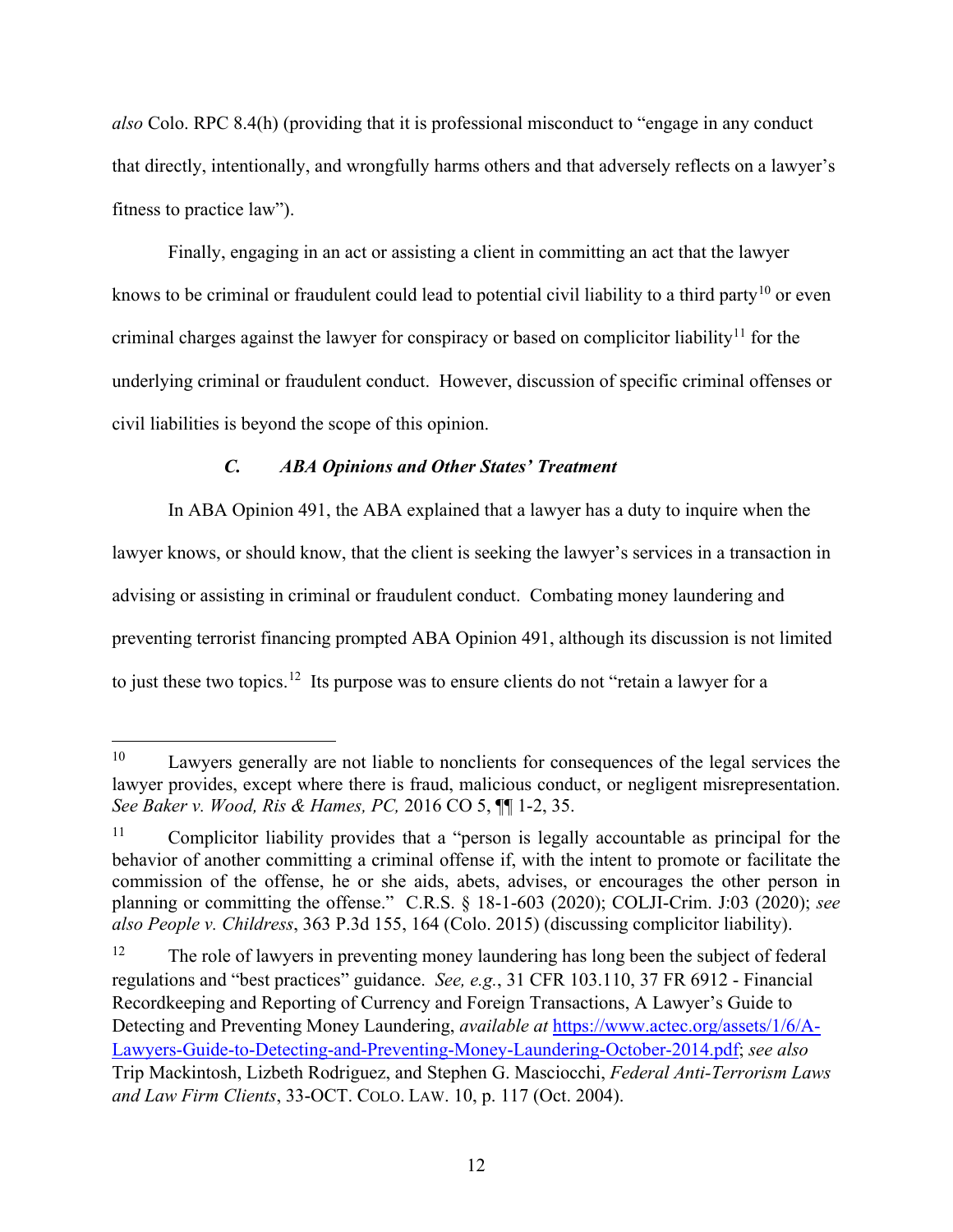transaction or other non-litigation matter that could [appear] legitimate but which further inquiry would reveal to be criminal or fraudulent." ABA Opinion 491, pp. 1-2.

Colorado's Rules are consistent with the ABA Rules in this context. The ABA's conclusion therefore carries significant weight in addressing this question for Colorado. Like ABA Opinion 491, this opinion restricts its analysis to the transactional (i.e., non-litigation) arena. However, while this opinion confirms that, under the Colorado RPCs, a Colorado lawyer has a duty to inquire, it parts ways with ABA Opinion 491 with respect to the ABA's determination that the duty to inquire extends to every situation where a lawyer *should* know of the client's improper use of a lawyer's service. As discussed above, Colorado's RPC do not impose such an obligation to inquire where knowledge cannot be inferred from the circumstances or where knowledge is not willfully avoided. Colorado's Rule 1.2(d) provides only for actual knowledge.

Prior ABA opinions buttress the conclusion that Colorado's RPC 1.2 imposes a duty to inquire based upon a lawyer's actual knowledge. The ABA previously stated that lawyers should undertake "Client Due Diligence" to "avoid facilitating illegal activity or being drawn

Most recently, a lawyer's responsibility with respect to anti-money-laundering activities of clients may have increased with the adoption of the Federal Corporate Transparency Act (Title LXIV of the Congress: National Defense Authorization Act for Fiscal Year 2021 Public Law 116- 283, adopted January 1, 2021). Under this statute, any individual who either files an application to form a domestic corporation or LLC or register a foreign corporation or LLC with the secretary of state has the obligation to file a report with the Financial Crimes Enforcement Network of the Department of the Treasury identifying each of the individuals who directly or indirectly exercise control over the entity or owns or controls not less than 25% of the ownership interests in the entity ("beneficial owners") of the entity. The entity has the obligation to update this information. While lawyers are not explicitly identified as having duties under the statute, the identification of the individual who files the application to form or register the organization will probably be further clarified in the regulations explaining the application of the statute. The reporting requirements take effect on the issuance of Treasury regulations, which must be promulgated by January 1, 2022.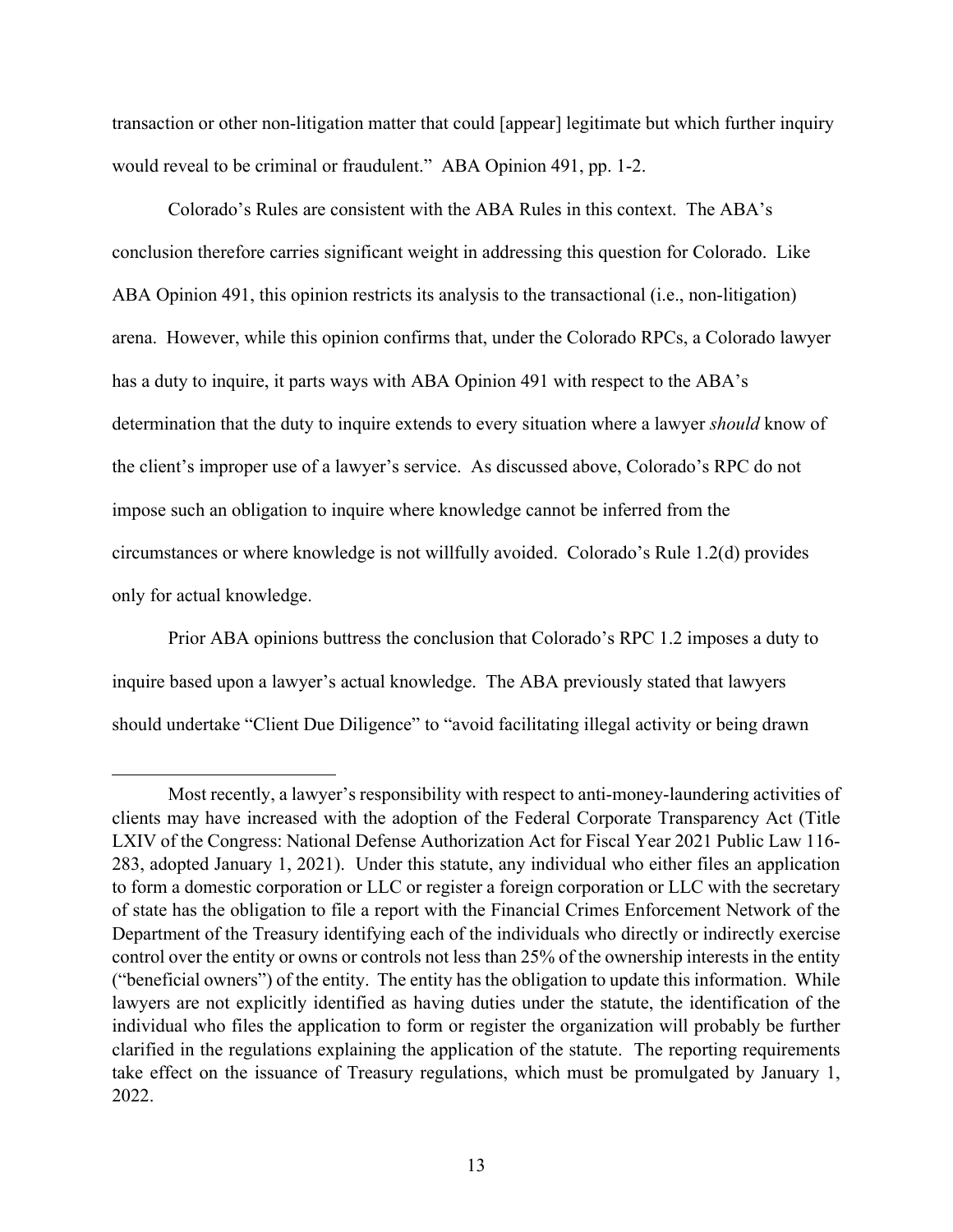unwittingly into a criminal activity." ABA Comm. on Ethics & Prof'l Responsibility, Formal Op. 463, "Client Due Diligence, Money Laundering, and Terrorist Financing," pp. 2-3 (2013) (hereinafter ABA Opinion 463). ABA Opinion 463 explained that "appropriate assessment of the client and the client's objectives … are essential prerequisites" for accepting or continuing representation and that a lawyer's ethical duty "to act competently" under ABA Rule 1.1 could trigger a "duty to inquire further" in certain circumstances. *Id*.

Still, the lawyer should start by trusting the client. *See* ABA Opinion 491, p. 2. It is only when facts indicate that criminal or fraudulent activity motivates the representation that the lawyer must inquire further to avoid assisting conduct the lawyer knows is criminal or fraudulent. For this reason, appropriate due diligence could include identifying and verifying the identity of each client, identifying and verifying the identity of any "beneficial owner" of the client (i.e., the person with "ultimate control" of the client), and obtaining sufficient information to "understand a client's circumstances, business, and objectives." ABA Opinion 463, p. 2 n.10. It also could consider the "risk profile of the client, the country or geographic area of origin, or the legal services involved." *Id.* at 3. Such due diligence would "avoid facilitating illegal activity or [finding the lawyer] drawn unwittingly into a criminal activity."[13](#page-13-0) *Id*. at 2. These examples of due diligence inquiries are not exhaustive, but rather constitute some of the available avenues to satisfy the duty to inquire once the duty has been triggered.

Even before adoption of the ABA Model Rules – or Colorado's RPCs – the ABA explained that "a lawyer should not undertake representation in disregard of facts suggesting that the representation might aid the client in perpetrating a fraud or otherwise committing a crime."

<span id="page-13-0"></span><sup>&</sup>lt;sup>13</sup> Reporting general client intent to engage in wrongdoing may run afoul of Rules 1.6 and 1.8 (providing for confidentiality of information and duties to prospective clients, respectively). This opinion takes no position on such a remedy.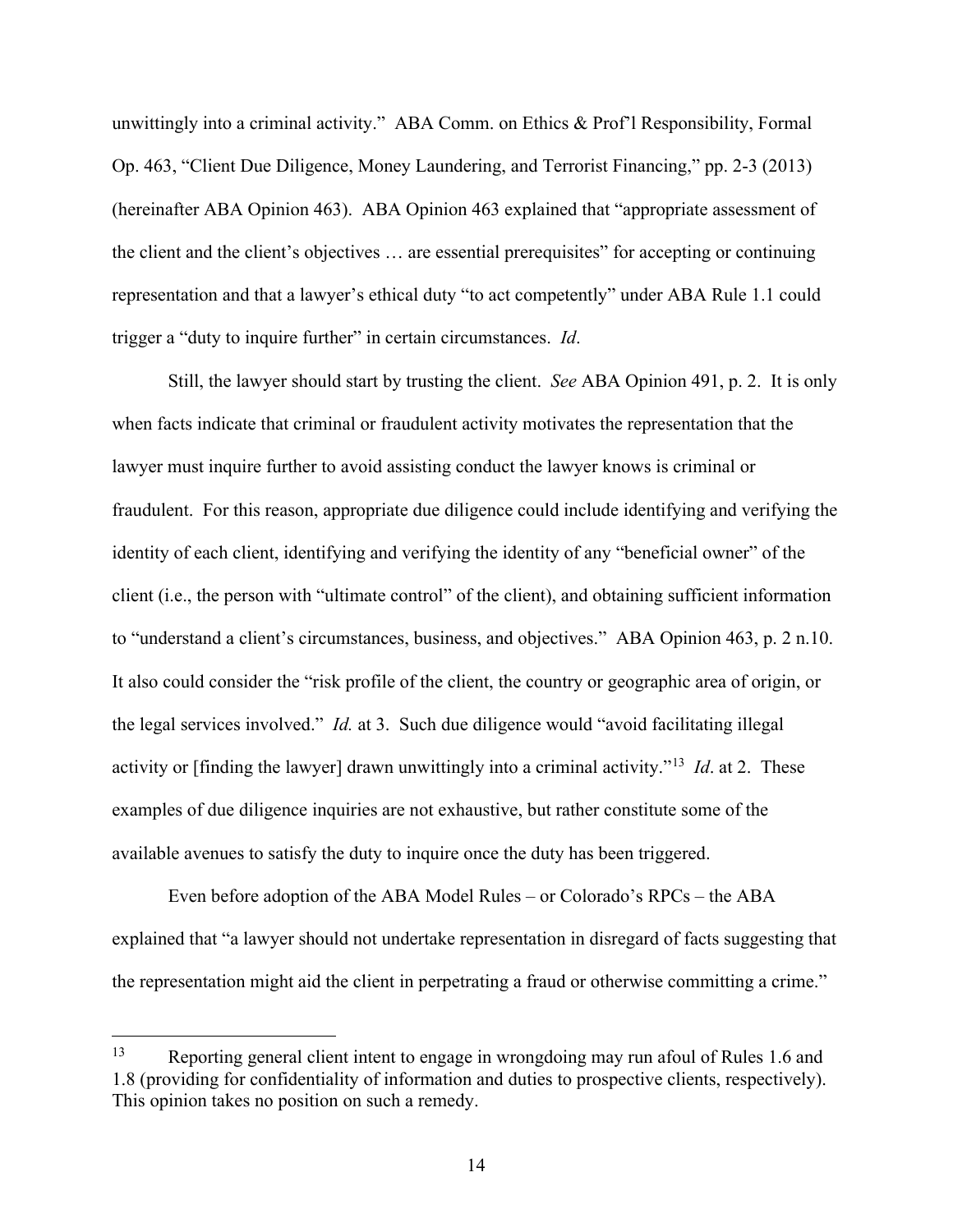ABA Comm. on Ethics and Prof'l Resp., Informal Op. 1470, "Duty of Lawyer to Inquire Into Fraudulent or Criminal Conduct and Disclose Past Activities of a Prospective Client," p. 1 (1981).[14](#page-14-0) For this reason, a lawyer "cannot escape responsibility by avoiding inquiry." *Id*. On the contrary, the lawyer "must be satisfied, on the facts before him *and readily available to him*, that he can perform the requested services without abetting fraudulent or criminal conduct." *Id*. (emphasis added).

Other states' bar association ethics committees have come to similar conclusions, based on language of similar professional rules. *See, e.g.*, Ga. Formal Advisory Op. 05-10 (2006) (applying "willful blindness" standard to Model Rule 5.1(c) and concluding that "knowledge" includes "willful blindness" where a lawyer, suspicious about potential ethical misconduct, "sought to avoid acquiring actual knowledge of the conduct" and thus "display[ed] the same level of culpability as actual knowledge"); Ind. State Bar Ass'n Comm. on Legal Ethics, Op. 2, p. 4 (2001) (when facts suggested that the client's true objective could be fraudulent, the lawyer "had an ethical responsibility to find out whether the proposal was above-board," and by "failing to make further inquiry, [the lawyer] violated Rule 1.2"); Pa. Bar Ass'n Comm. on Legal Ethics & Prof'l Responsibility, Informal Op. 2003-104, pp. 1-2 (2003) (where facts suggested purpose of client transaction was to conceal assets from creditors, the lawyer "must evaluate whether the transfer of the realty …. was fraudulent" under state law); Conn. Bar Ass'n Comm. on Prof'l Ethics, Informal Op. 91-22 (1991) (explaining that lawyers cannot turn a blind eye to an obvious fraudulent transfer, but noting no independent duty to investigate a client's intent, although specific facts could give rise to a duty to seek additional information to avoid committing or

<span id="page-14-0"></span><sup>&</sup>lt;sup>14</sup> This informal opinion considered ABA Model Code provision  $7-102(A)(7)$ , which prohibited a lawyer from "[c]ounsel[ing] or assist[ing] his client in conduct that the lawyer knows to be illegal or fraudulent."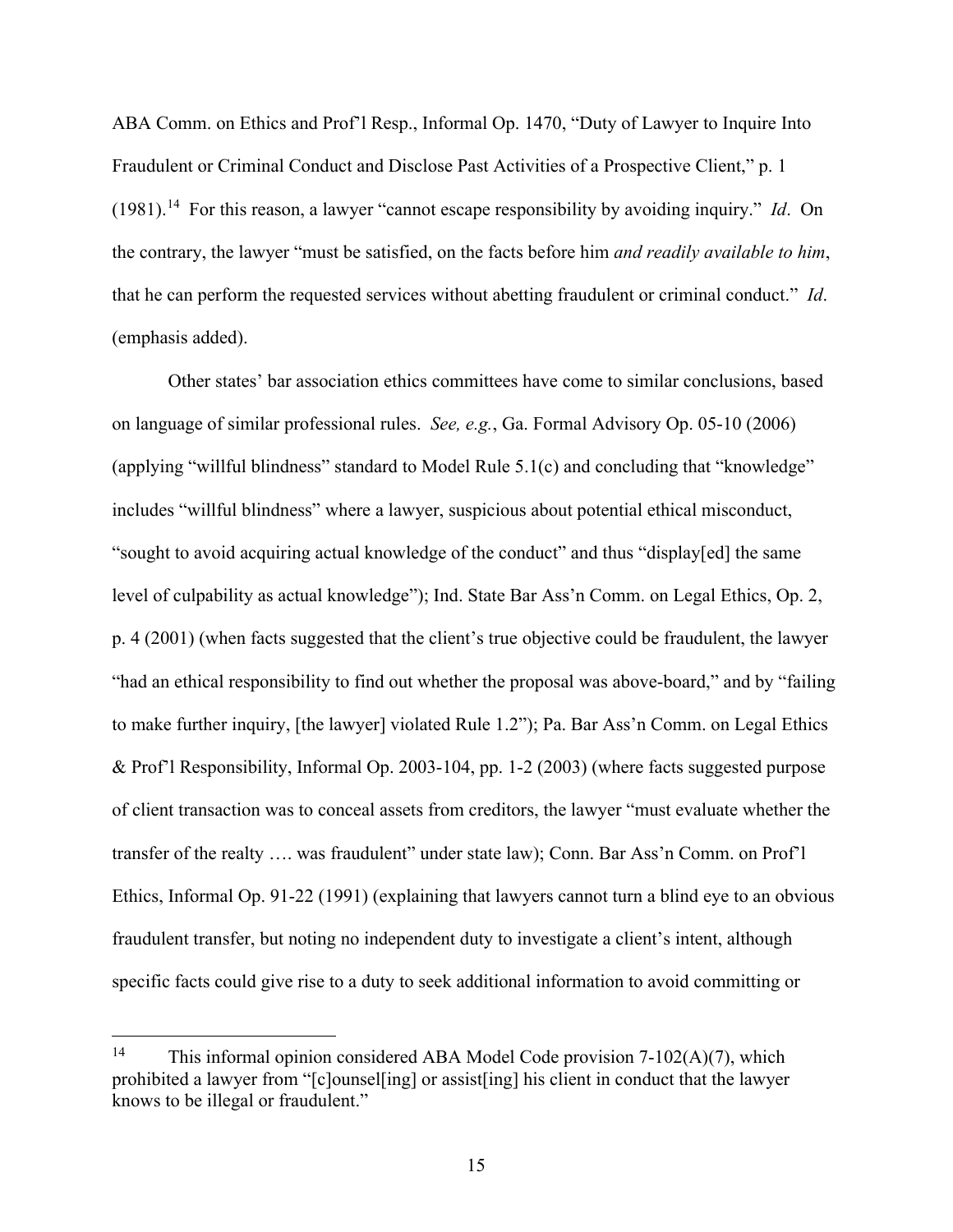assisting in fraud); *see also* N.Y.C. Opinion 2018-4, pp. 2-3 (explaining that a lawyer must inquire further when the lawyer is retained to represent a client in a transaction that appears suspicious, since "assisting in a suspicion transaction is not competent where a reasonable lawyer prompted by serious doubts would have refrained from providing assistance or would have investigated to allay suspicions").

Finally, the Committee believes it is important to note that other Colorado RPCs may give rise to related duties to inquire such as Roles 1.1 (Competence), 1.3 (Diligence), 1.4 (Communication), 1.13 (Organization as Client), <sup>[15](#page-15-0)</sup> 3.3 (Candor Toward the Tribunal), <sup>[16](#page-15-1)</sup> the duties of honesty and integrity identified in RPC 8.4(b) and (c),  $^{17}$  $^{17}$  $^{17}$  and the duty to withdraw under Rule 1.16(a). The duties of inquiry that may arise under those roles is beyond the scope of this opinion.

Regardless, Rule 1.2(d) prohibits a lawyer from engaging or assisting a client in engaging in conduct the lawyer knows is criminal or fraudulent. The duty to inquire appropriately ensures that a lawyer's services are not misused for criminal or fraudulent ends.

<span id="page-15-0"></span><sup>15</sup> Rule 1.13 imposes a duty to inquire with respect to representation of an entity or organization, particularly where the lawyer learns of an act, omission, or planned activity that could violate the organization's legal obligations and result in substantial injury to the organization.

<span id="page-15-1"></span><sup>&</sup>lt;sup>16</sup> Rule 3.3 requires candor to the court, as well as remedial measures. For further discussion on this Rule, see CBA Formal Op. 123, "Candor to the Tribunal and Remedial Measures in Civil Proceedings" (2011).

<span id="page-15-2"></span><sup>&</sup>lt;sup>17</sup> Rule 8.4(b) & (c) explain, respectively, that it is professional misconduct to "commit a criminal act that reflects adversely on the lawyer's honesty, trustworthiness[,] or fitness as a lawyer" and that a lawyer may not "engage in conduct involving dishonesty, fraud, deceit<sup>[1]</sup>, or misrepresentation[.]" If a lawyer is providing advice with the intent to produce criminal or fraudulent conduct, by definition she violates Rule 8.4(b) and (c).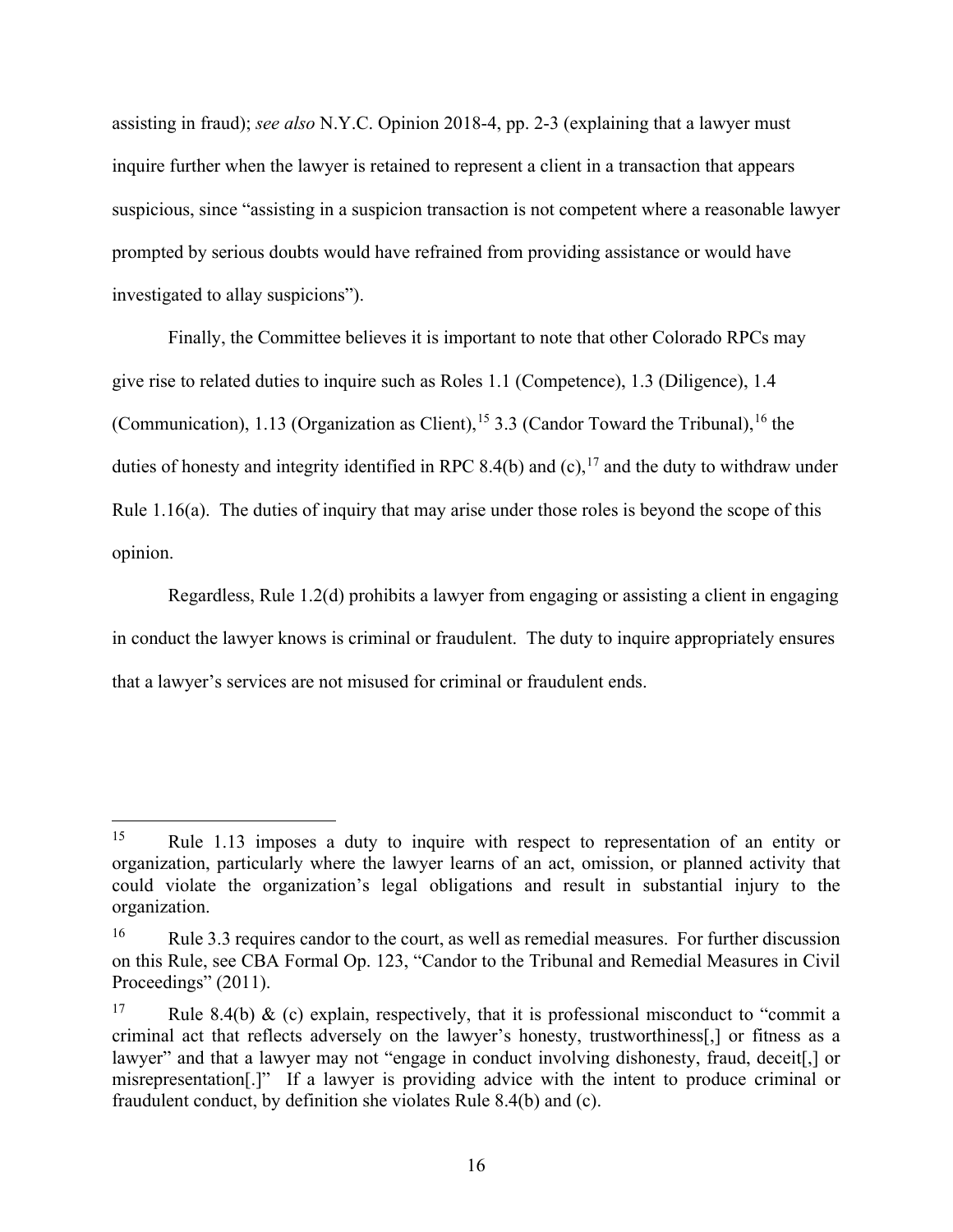#### **II. ILLUSTRATIONS**

Finally, the Committee provides some examples to illustrate the principles and analysis identified in this Opinion. These examples describe circumstances in which a lawyer likely has sufficient information to trigger a duty of inquiry.

1. A lawyer is assisting a current client in the client's efforts to obtain a loan for the client's business. The lawyer assists the client in negotiating and drafting the documentation for a loan from a bank. The bank rejects the loan because the client's business has significant contingent liabilities. The client applies for a loan from a second bank and asks the lawyer to draft a cover letter for the submission of financial documents to the bank. The financial documents that will accompany the letter omit information on the contingent liabilities. The lawyer, because of her knowledge of the contingent liabilities,  $18$  would have a duty to inquire further to ensure she is not assisting in criminal or fraudulent conduct. The lawyer's failure to inquire in this instance would constitute willful blindness. If the lawyer did not have knowledge of the contingent liabilities based on the negotiations with the first bank, the lawyer would have no obligation to review or inquire about the information being submitted to the second bank.

2. A lawyer has represented a corporation for several years. The lawyer is asked to represent the corporation in the purchase of a business asset from a subsidiary of the corporation. The lawyer is aware that the asset is the principal asset of the subsidiary and is aware that the subsidiary has substantial debts. The lawyer also knows a third party recently offered to buy the asset at a significantly greater price than the price in the proposed sale to the parent corporation. In this circumstance, the lawyer must inquire about the sales price in the transaction. If the client

<span id="page-16-0"></span><sup>&</sup>lt;sup>18</sup> Simply because the lawyer was given copies of these documents does not mean the lawyer had a duty to review them to ensure no such discrepancies. This example presupposes that the lawyer did, in fact, review them and become aware of the discrepancies.